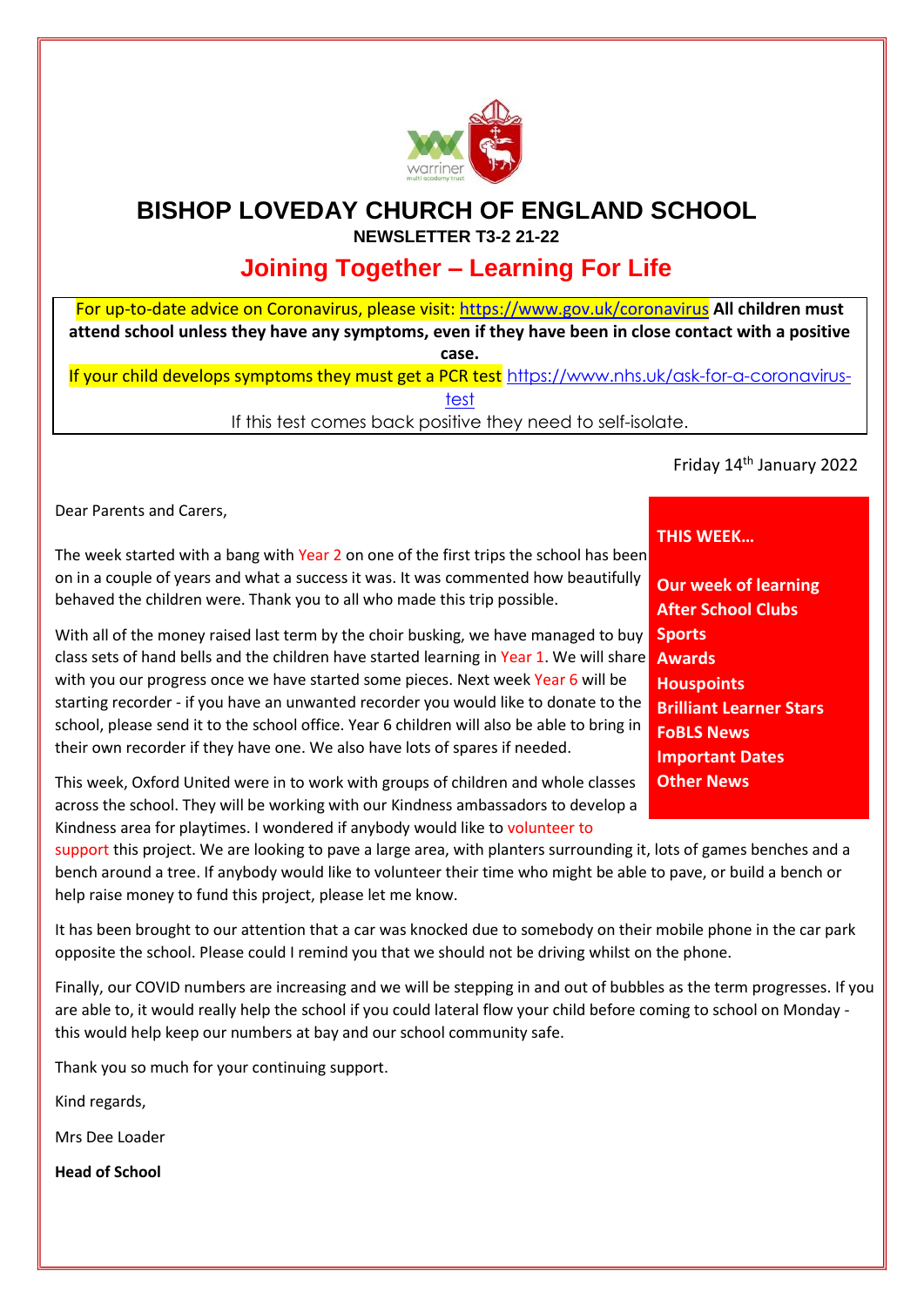### **Our exciting week of learning:**

**Year 2** had a fantastic time on their trip to the Living Rainforest in Newbury this week. They learned all about foods that come from the rainforest and what animals live there. The highlights of the day were seeing a sloth crawl across the roof and having lots of fun in the park! We are excited to use this experience to enhance our learning in the classroom. We were very proud of how well behaved and polite the children were on the trip.



### **After School Clubs:**

#### **Re-start:**

Hockey – Monday 17th January Netball – Wednesday 19th January Table tennis – Wednesday 19th January  $Choir - the$ 

### **Sports:**

We welcomed Robert Huff from Oxford United - Premier League Primary Stars into school this week.

He is working alongside staff and pupils throughout the school day supporting PE, reading and maths lessons, helping our new Kindness ambassadors with a project and running a lunchtimtime club.

He is also offering an after school girls football club for year 4, 5 and 6 children. The girls who attended this week, had a brilliant time and we are lucky to have 9 spaces left. This is a great opportunity for girls to try something new- no experience needed- and receive some top tips from a top football coach! If your daughter is interested, or you would like more information please email Maria at: [community@oufc.co.uk](mailto:community@oufc.co.uk)

### **Awards:**

I am delighted and proud to announce …

Marnie D (1KB) has received a certificate for passing Swimming – Stage 2 at the Kick n Splash Swim School.

Casey M (1KB) has received a yellow medal from Wade Gymnastics Club.

Tommy T (1KB) has received a certificate for passing Swimming – Stage 1 at the Kick n Splash Swim School.

Aurora D (1KB) has received a certificate for passing Swimming – Stage 1 at the Kick n Splash Swim School.

Charlie B (1KB) has received a certificate for completing a term at the Kick n Splash Swim School.

Belle P (1KB) received a certificate and 3 rosettes for passing exams in Ballet, Tap and Modern.

Jemima W (1KB) received a certificate and 3 rosettes for passing exams in Ballet, Tap and Modern.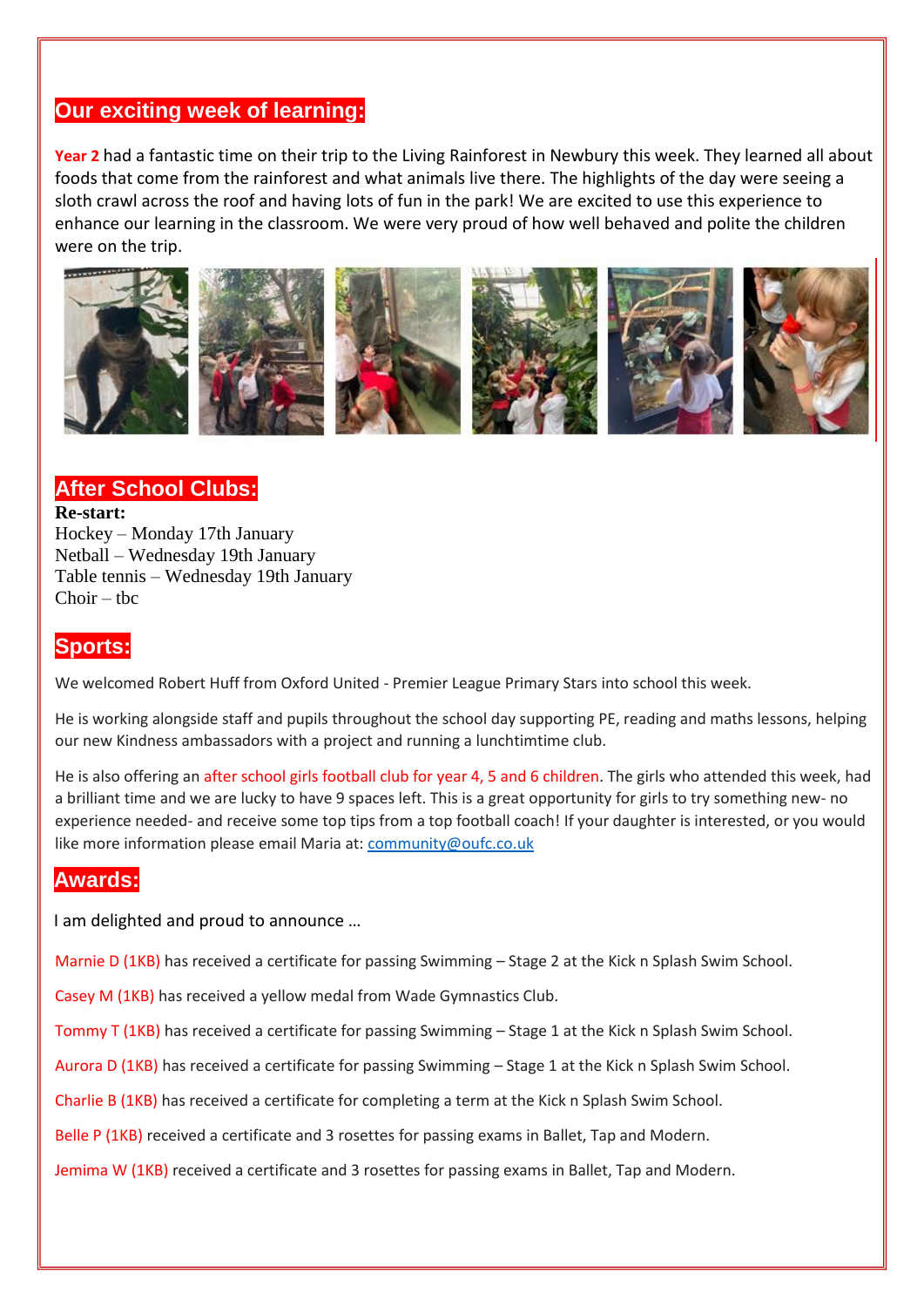Erin L (3JM) has received a certificate for raising £50.00 in support of Katharine House Hospice by organising a winter raffle and selling tickets to friends and family – what a wonderful thing to do.



## **HUGE CONGRATULATIONS TO YOU ALL, YOU ARE AMAZING!!**

## **Housepoints Tally:**

|        |     | <b>ce</b> | <b>Fire</b> | <b>Forests</b> | <b>Oceans</b> | <b>Waterfalls</b> |
|--------|-----|-----------|-------------|----------------|---------------|-------------------|
| Total: | 625 | 620       | 696         | 633            | 693           | 769               |

### **Brilliant Learning Star of the week:**

Last week, we asked all classes to help us come up with a new certificate name and congratulations to Year 6, who came up with the name, 'Brilliant Learning Star of the week'. This replaces our Superhero learner of the week.

Each class has a recognition board and every time a child's name makes it onto the board, they receive a **GOLD** sticker. When a child has collected 50 gold stickers, they will be awarded a **BRONZE** badge. When they have collected 100 gold stickers, they will be awarded a **SILVER** badge and when they have collected 170 stickers, they will be awarded a **GOLD** badge.

#### This week's Brilliant Learning Star of the week go to...

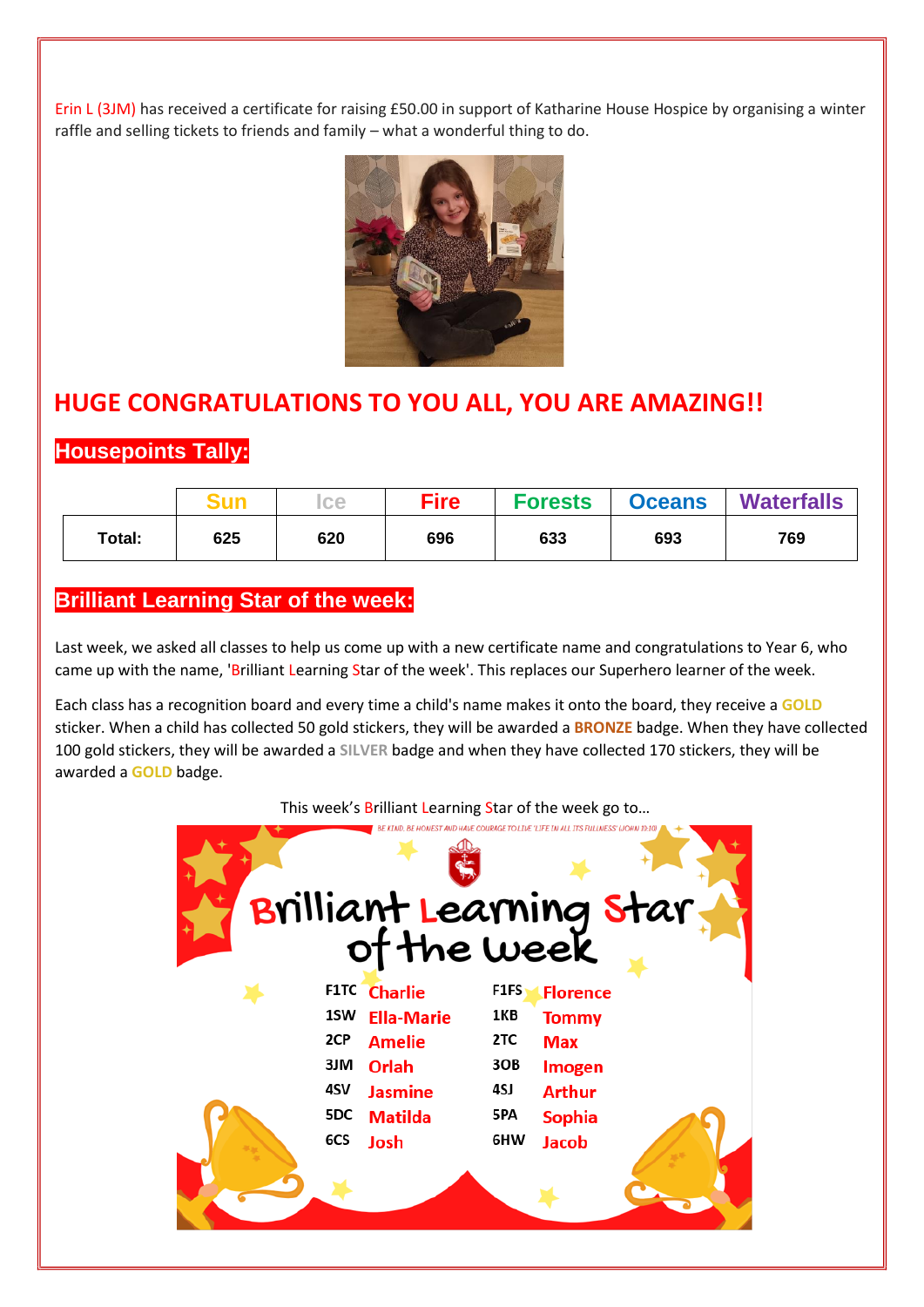

## Hello 2022…

We hope you all had an amazing break with family and friends  $\bigcircled{a}$  and that you have all had a great start to the new term.

We look forward to seeing you very soon.

# Update:

Our **Winter events** for 2021 raised over an amazing -

# $*$   $*$  £4,000  $*$   $*$

Thank you to each and everyone of you for your generous and ongoing support to FOBLS  $\odot$ 

For those who wish to attend our next **COMMIttee meeting** are very welcome to join us on 20th January 7:30pm at The Plough, Bodicote. We look forward to seeing you there.

Next week we will be announcing all our exciting forthcoming events... watch this space  $\odot$ 

#### F❤️BLS

### **Important Dates:**

| <b>JANUARY 2022</b>                                               |                                                                                                                                                                                         |
|-------------------------------------------------------------------|-----------------------------------------------------------------------------------------------------------------------------------------------------------------------------------------|
| Tuesday 18th January                                              | 5 year olds+ Dental Survey by Community Dental Services                                                                                                                                 |
| Thursday 22 <sup>nd</sup> January                                 | (All) Lucky Lunch Day - please choose Chicken Casserole for Breaded<br>Chicken Fillet Poppers or V Sausage Roll for Southern Style Quorn Burger<br>if you wish your child to take part. |
| Tuesday 25 <sup>th</sup> January                                  | (Choir) Young Voices Concert *POSTPONED* date TBC                                                                                                                                       |
| <b>FEBRUARY 2022</b>                                              |                                                                                                                                                                                         |
| Monday $14^{th}$ February -<br>Thursday 17 <sup>th</sup> February | (Year 6) Bikability Cycle Training                                                                                                                                                      |
| Friday 18 <sup>th</sup> February                                  | <b>END OF TERM - 3.15pm</b><br>(Homework Club and WAC will continue as normal)                                                                                                          |
| Monday $21^{st}$ February –                                       | <b>HALF TERM</b>                                                                                                                                                                        |
| Friday 25 <sup>th</sup> February                                  |                                                                                                                                                                                         |
| Monday 28 <sup>th</sup> February                                  | TERM 4 BEGINS - 8.55AM                                                                                                                                                                  |